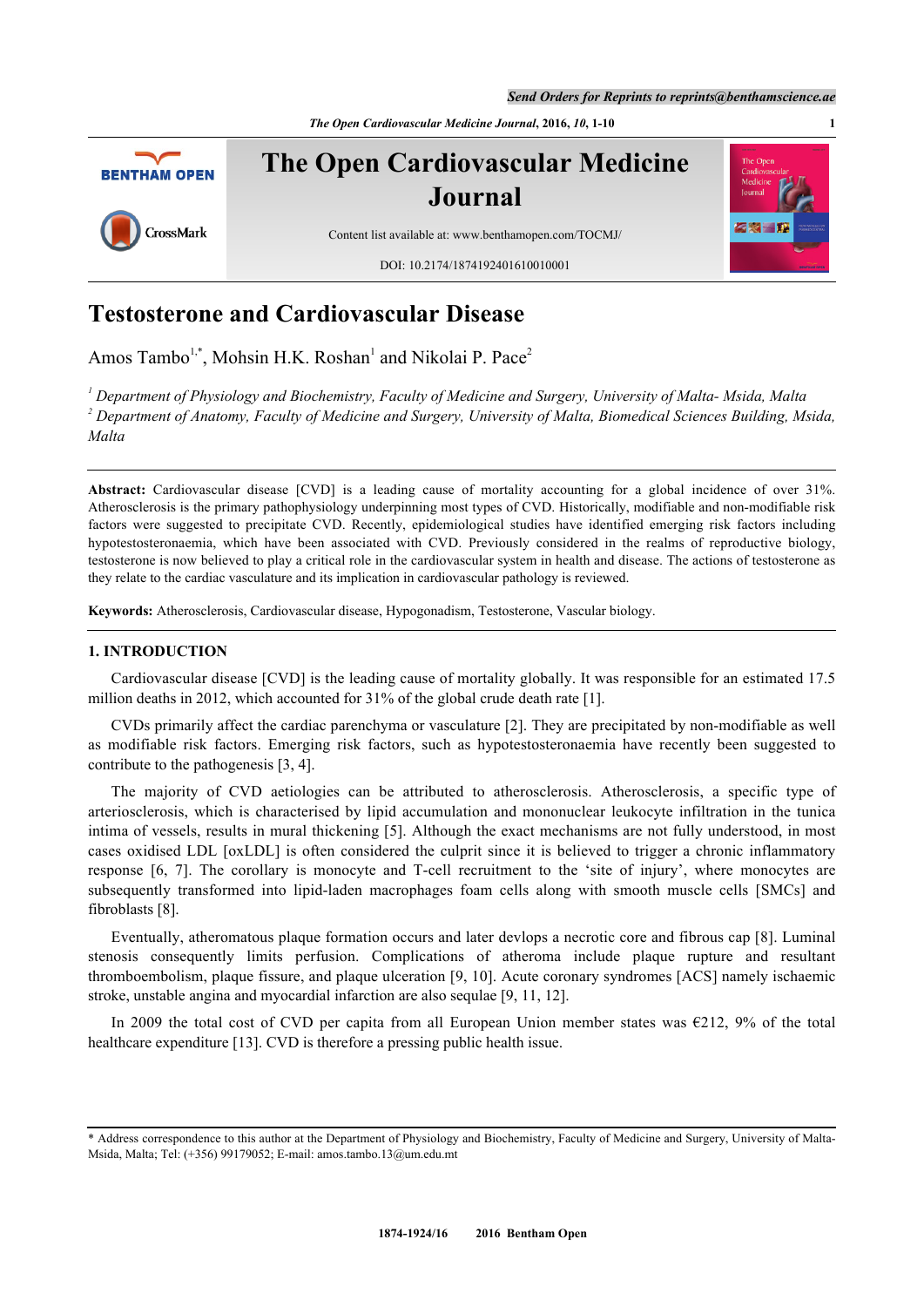#### **2. TESTOSTERONE AND THE CARDIOVASCULAR SYSTEM**

#### **2.1. Testosterone Physiology**

Testosterone is an androgen steroid hormone derived from cholesterol [\[14\]](#page-6-13). It circulates in two major forms: dehydroepiandrosterone sulphate [DHEA-S] and androstenedione [AS][[15](#page-6-14)]. Synthesis of testosterone and 5adihydrotestosterone [5a-DHT] occurs primarily in the Leydig cells in the testis [[15\]](#page-6-14). Peripheral sites of synthesis include the zona reticularis of the adrenal cortex [DHEA-S and AS] in both sexes, and skin [testosterone and 5α-DHT] to a lesser extent [[15](#page-6-14), [16\]](#page-6-15). Testosterone production also occurs in females from Graafian follicle theca interna cells in the form of AS, the majority of which is converted to 17β-estradiol by the enzyme aromatase [\[17,](#page-6-16) [18\]](#page-6-17). Peripheral testosterone production is regulated by hypothalamic gonadotrophin-releasing hormone [GnRH] and the anterior pituitary hormone adrenocorticotropin horomone [ACTH] [[16,](#page-6-15) [19\]](#page-6-18). On the other hand, gonadal synthesis is governed by GnRH and luteinising hormone [LH] [[19,](#page-6-18) [20](#page-6-19)]. In both instances, feedback loops exist to ensure adequate regulation of the hypothalamic-pituitary-gonadal [HPG] axis as well as the hypothalamic-pituitary-adrenal [HPA] axis [\[21](#page-6-20), [22](#page-7-0)].

#### **2.2. Classical Functions**

Testosterone acts *via* the androgen receptor [AR] to mediate an extensive array of physiological processes [\[23\]](#page-7-1). Primarily, testosterone is a sex hormone that determines and regulates the development of male secondary sexual characteristics [\[24](#page-7-2)]. It increases libido and improves erectile function, but also has a number of anabolic roles. Testosterone stimulates nitrogen retention by increasing the rate of protein synthesis and decreasing the rate of protein catabolism. It is therefore responsible for increasing muscle mass [[25\]](#page-7-3). In addition, testosterone indirectly inhibits bone resorption through its conversion to estradiol [\[26](#page-7-4)]. DHT directly stimulates osteoblastic activity and bone growth [[27\]](#page-7-5). In addition to these classical functions, testosterone is also responsible for mediating other crucial physiological processes.

#### **2.3. Non Classical Functions**

Testosterone is seldom affiliated with the circulatory system, if at all. Its role as a promoter of erythropoiesis has not extensively been discussed [\[28\]](#page-7-6). In fact, an elevated haematocrit is a side effect associated with administration of acute supraphysiological concentrations of testosterone [\[29](#page-7-7)]. Furthermore, testosterone has been implicated in cerebral physiology, though this is not without controversy. Testosterone has been shown to improve cerebral perfusion and thus mood in hypogonadal men [\[30](#page-7-8), [31](#page-7-9)]. Some investigators even go as far as stating that testosterone plays significant roles in memory, strategic planning, higher order motor actions, as well as cognitive and emotional behaviours [\[24](#page-7-2)].

#### **2.4. Testosterone and Cardiac Vasculature**

#### *2.4.1. Epidemiology*

Hypogonadism, as defined by The Endocrine Society's Clinical Practice Guideline for Testosterone Therapy in Adult Men with Androgen Deficiency Syndromes, is "a clinical syndrome that results from failure of the testis to produce physiological levels of testosterone [androgen deficiency] and a normal number of spermatozoa caused by a disruption of one or more levels of the hypothalamic-pituitary-gonadal [HPG] axis" [[32\]](#page-7-10). The normal testosterone laboratory reference range is  $10.4 - 34.7$  nmol/L  $[300 - 1000$  ng/dL]  $[33]$  $[33]$ . Epidemiological studies have associated low testosterone levels with all-cause mortality and an increased risk of CVD, both of which were statistically significant [\[4](#page-6-3), [34](#page-7-12) - [36](#page-7-13)]. The association with increased risk of CVD persists even when corrected for age, as testosterone levels are known to increase at approximately age 30, and thereafter decrease with an increase in age [[37](#page-7-14) - [39\]](#page-7-15). In fact, a case control study conducted over a 7 year period, consisting of 2314 men aged 40-79 years, found that every 173 ng/dL [6 nmol/L] increase in serum testosterone was associated with a 21% lower risk of all-cause mortality after correcting for age, body mass index, systolic blood pressure, cholesterol, cigarette smoking, diabetes, alcohol intake, physical activity, social class, education, and sex hormone-binding globulin [[35\]](#page-7-16).

While some investigators have linked hypogonadism to an increased risk of coronary artery disease [CAD] others have failed to replicate this association [[4,](#page-6-3) [40\]](#page-7-17). This discrepancy could be due to differences in study design. Some investigators failed to account for the subfraction of testosterone utilised and the serum quantification method [[4\]](#page-6-3). Testosterone circulates in blood as bioavailable and bound testosterone, and both these subfractions constitute total testosterone [[4\]](#page-6-3). Bioavailable testosterone makes up approximately 33% of circulating testosterone, 30% of which circulates bound to albumin and 1-3% free in blood [[4\]](#page-6-3). On the other hand, the bound testosterone fraction circulates in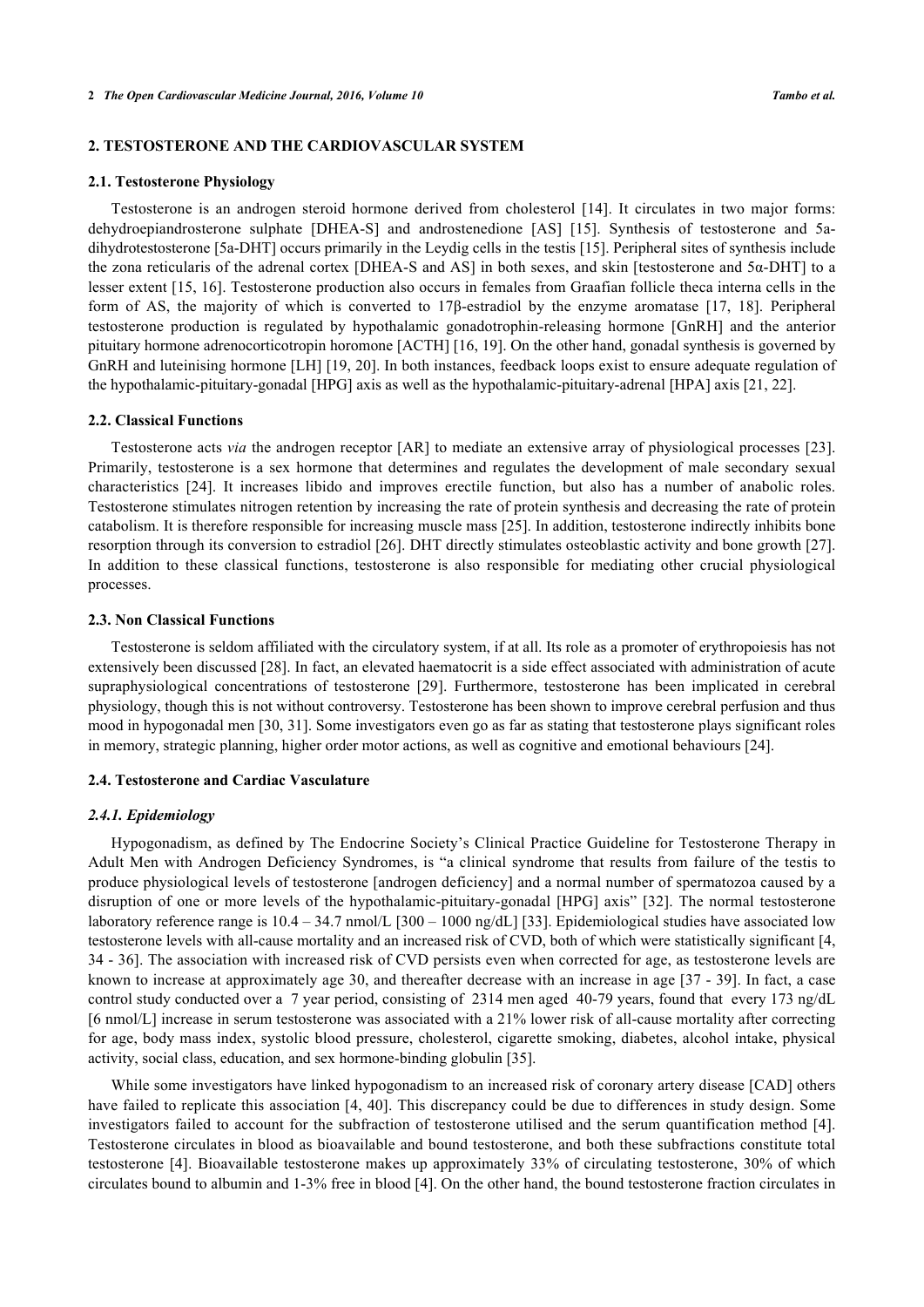blood bound to Sex Hormone Binding Globulin [[SHBG](#page--1-0)] and is responsible for 68% of circulating testosterone [[4\]](#page-6-3).

Testosterone Replacement Therapy [TRT] serves to substantiate the importance of testosterone in the cardiac vasculature in health and disease (Fig. **[1](#page-2-0)**). Three randomised placebo-controlled trials have shown myocardial ischaemia improvement in men with CAD, due to an extension of time to exercise-induced ST-segment depression, as measured on treadmill exercise stress test [[41](#page-7-18) - [43\]](#page-8-0). Moreover, to the best of our knowledge, there is currently no published study in the literature demonstrating a statistically significant association between TRT and cardiovascular adverse events in a large cohort.

<span id="page-2-0"></span>

**Fig. (1).** Summary diagram of the key roles of testosterone in cardiovascular system.

Most of the negative connotations attributed to the effects of androgens on the cardiovascular system stem from the observational link established between sudden death and androgen abuse in athletes [\[24,](#page-7-2) [38\]](#page-7-19). To the best of our knowledge, there is no study in the scientific literature presenting statistically significant data to support a causative role for anabolic androgens in cardiovascular adverse events in athletes. In this context, perhaps the chronic administration of anabolic androgens at supraphysiological rather than physiological levels leads to toxicity and death, though robust studies are needed to substantiate this.

#### *2.4.2. Vasodilation*

Testosterone is essential for normal healthy vascular function [[4](#page-6-3)]. The consensus from animal studies points to its role in vasodilation [[38](#page-7-19), [44](#page-8-1)]. Deenadayalu *et al.* conducted a study in pre-contracted swine left anterior descending coronary arteries [LAD] where prostaglandin served as the contractile agent. The effects of endothelial denudation and either Krebs-Henseleit Bicarbonate [KHB] solution, or N-nitro-L-arginine methyl ester [L-NAME] on testosteronetreated vessels were tested. KHB is a well-known physiological buffer whereas L-NAME antagonises the enzyme responsible for nitric oxide production, nitric oxide synthase [NOS]. An increase in vascular relaxation percentage and vasodilatation was observed following testosterone administration in a dose-dependent fashion. This effect was not blunted by vascular denudation nor administration of L-NAME and KHB [[44,](#page-8-1) [45\]](#page-8-2).

There is ample evidence in the scientific literature on the vasodilatory effects of testosterone on the vascular system, though little is known about the mechanisms through which testosterone exerts this effect. It has been suggested that testosterone may trigger vasodilatation *via* endothelial-independent non-genomic means, given its rapid onset, though potentiation by genomic means *via* the classical AR cannot be excluded [\[38](#page-7-19), [44](#page-8-1), [46](#page-8-3)]. Inhibition of voltage-operated calcium channels [VOCCs] and/or activation of potassium channels [KCs] on smooth muscle cells [SMCs] is believed to be instrumental. Testosterone binds the same domain as nifedipine on VOCCs and thus promotes vasodilation by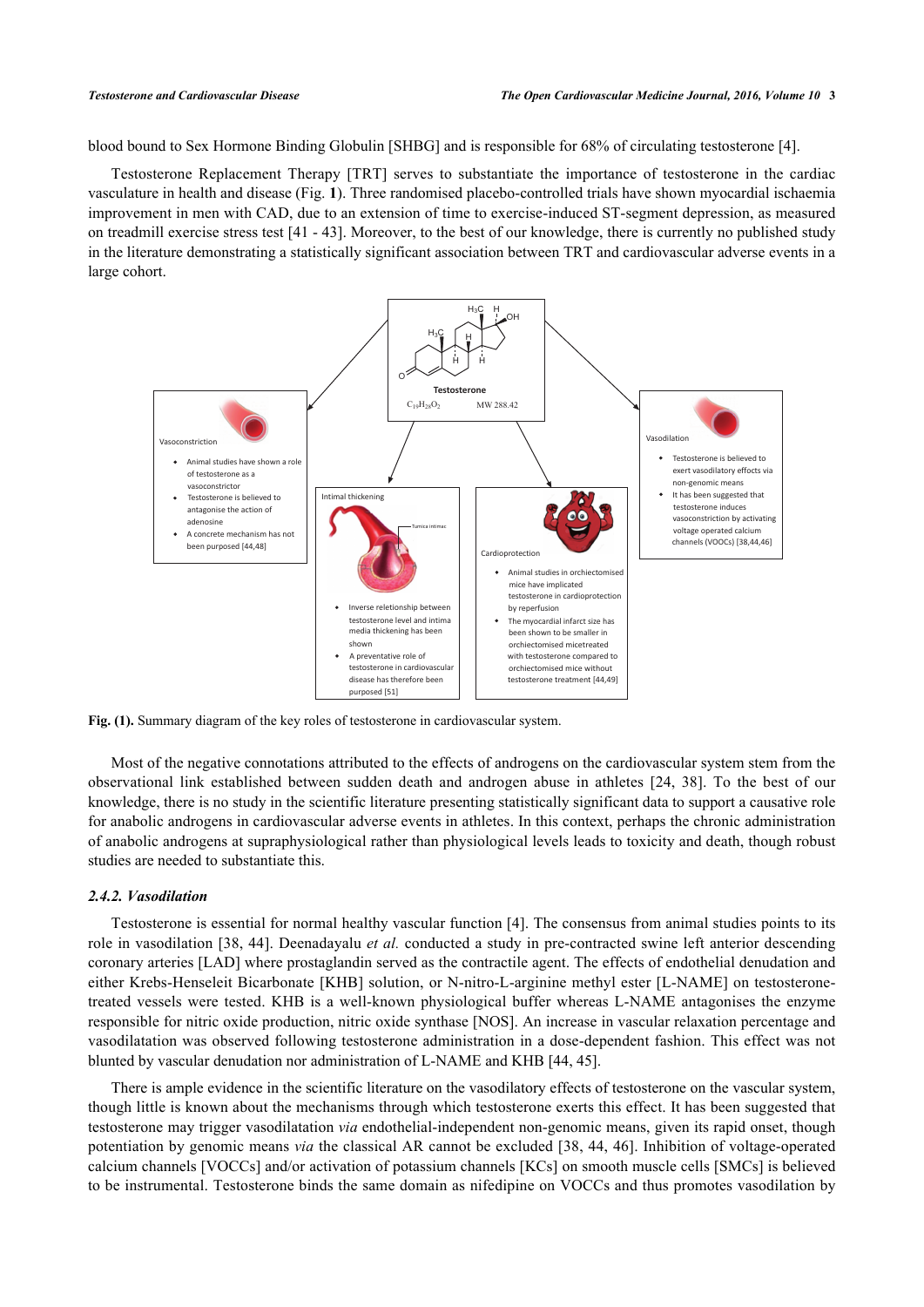inactivating VOCCs. An alternate postulate is the activation of voltage-operated potassium channels by testosterone and/or activation of calcium-activated potassium channels which give rise to hyperpolarisation, due to potassium efflux. It has also been suggested that testosterone can inhibit calcium influx through store-operated calcium channels [SOCCs] by blunting the response to prostaglandin F2α [PGF2α]. In terms of testosterone-mediated genomic-dependent mechanisms of vasodilation, it has been hypothesised that testosterone upregulates the expression of endothelial nitric oxide synthase [eNOS], the enzyme responsible for synthesising nitric oxide [NO]. NO in turn brings about relaxation of SMCs and subsequent vasodilatation by activating guanylate cyclase which produces cGMP, which in turn activates cGMP-dependent protein kinase [PKG]. PKG phosphorylates and activates sarcoplasmic reticulum-ATPase [SERCA] which results in augmentation of calcium levels in the sarcoplasmic reticulum [\[38](#page-7-19)].

#### *2.4.3. Vasoconstriction*

Aside from its suggested role in vasodilation, there are a few basic studies that seem to implicate testosterone in vasoconstriction. A study carried out by Ammar *et al.* utilised male rabbits that were administered either 25mg/kg intramuscular testosterone weekly or no treatment, followed by the removal of the descending thoracic aorta. The vessel was then either contracted with 5-hydroxytryptamine [5-HT] or dilated with sodium nitroprusside [SNP]. This study showed that aortas from the testosterone-treated animals displayed a higher contractile percentage when exposed to 5- HT and a lower relaxation percentage when exposed to SNP, suggesting that testosterone limits vasodilatation and increases vasoconstriction. The aforementioned observations were statistically significant [[44](#page-8-1)[, 47\]](#page-8-4).

A preliminary study conducted by Ammar *et al.* determined the effects of testosterone on isolated as well as perfused coronary arteries. The vasoconstricitve actions of testosterone were apparent[[48](#page-8-5)]. It is believed that testosterone antagonises the vasodilatory effects of the vasodilator adenosine through increased vascular resistance and competes with other vasodilators, though a concrete mechanism has not been proposed [\[44](#page-8-1), [48](#page-8-5)].

#### *2.4.4. Cardioprotection*

One study investigated the role of testosterone in organ reperfusion following vascular occlusion. Tsang *et al.* isolated rat hearts from control, orchiectomised, and orchiectomised plus testosterone treatment [2mg/kg daily for 8 weeks] groups. The coronary arteries were pre-occluded for 30 minutes and subsequently reperfused with a physiological solution for 120 minutes. Following isolation, it was observed that when compared to the control group, MI infarct size was largest in the orchiectomised group, compared to the orchiectomised plus testosterone treatment group. This finding suggests that testosterone may have a role in vascular reperfusion through which it can impart cardioprotection [\[44](#page-8-1), [49](#page-8-6)].

#### *2.4.5. Intima-Media Thickness*

Intima media thickness [IMT] is a feature of atherosclerosis [\[50\]](#page-8-7). Demirbag *et al.* conducted a study in 42 male patients without a history of atherosclerosis, who were referred for transoesophageal echocardiography [TOE]. IMT was evaluated by TOE and testosterone levels quantified. The authors discovered an inverse relationship between total testosterone and intima media thickness in the abdominal aorta independent of cardiovascular disease. The results of the study therefore imply a preventative role of endogenous testosterone in coronary artery disease [\[51](#page-8-8)].

### *2.4.6. Gender Differences*

The gender differences in testosterone physiology and plasma testosterone concentration in adolescent males and females cannot be ignored. According to Mayo Medical Laboratories, the SHBG-bound testosterone reference range in adolescent males and females at the pinnacle of pubertal development [Tanner stage V] suggests that there is a higher percentage of SHBG-bound testosterone in females [18-144nmol/L or 518-4149ng/dL] compared to males [10-57nmol/L or 288-1642ng/dL]. The physiological implication of this difference is yet to be unravelled. We propose a reservoir-like role for SHBG-bound testosterone to replenish circulating oestradiol in females *via* the actions of aromatase.

Some investigators believe that testosterone may be more harmful in females than in males [\[52](#page-8-9) - [55\]](#page-8-10). This was echoed by an animal study that utilised rat aortic rings from either atherosclerotic tunica intima or healthy tunica media, as well as cultured rabbit SMCs. Female rat aortic rings treated with testosterone resulted in significant decreases in prostacyclin [PGI<sub>2</sub>] synthesis whilst PGI<sub>2</sub> synthesis in male rat aortic rings remained unchanged. It was suggested that testosterone may induce atherogenic changes in females by modulating  $PGI<sub>2</sub>$  synthesis [\[56](#page-8-11)].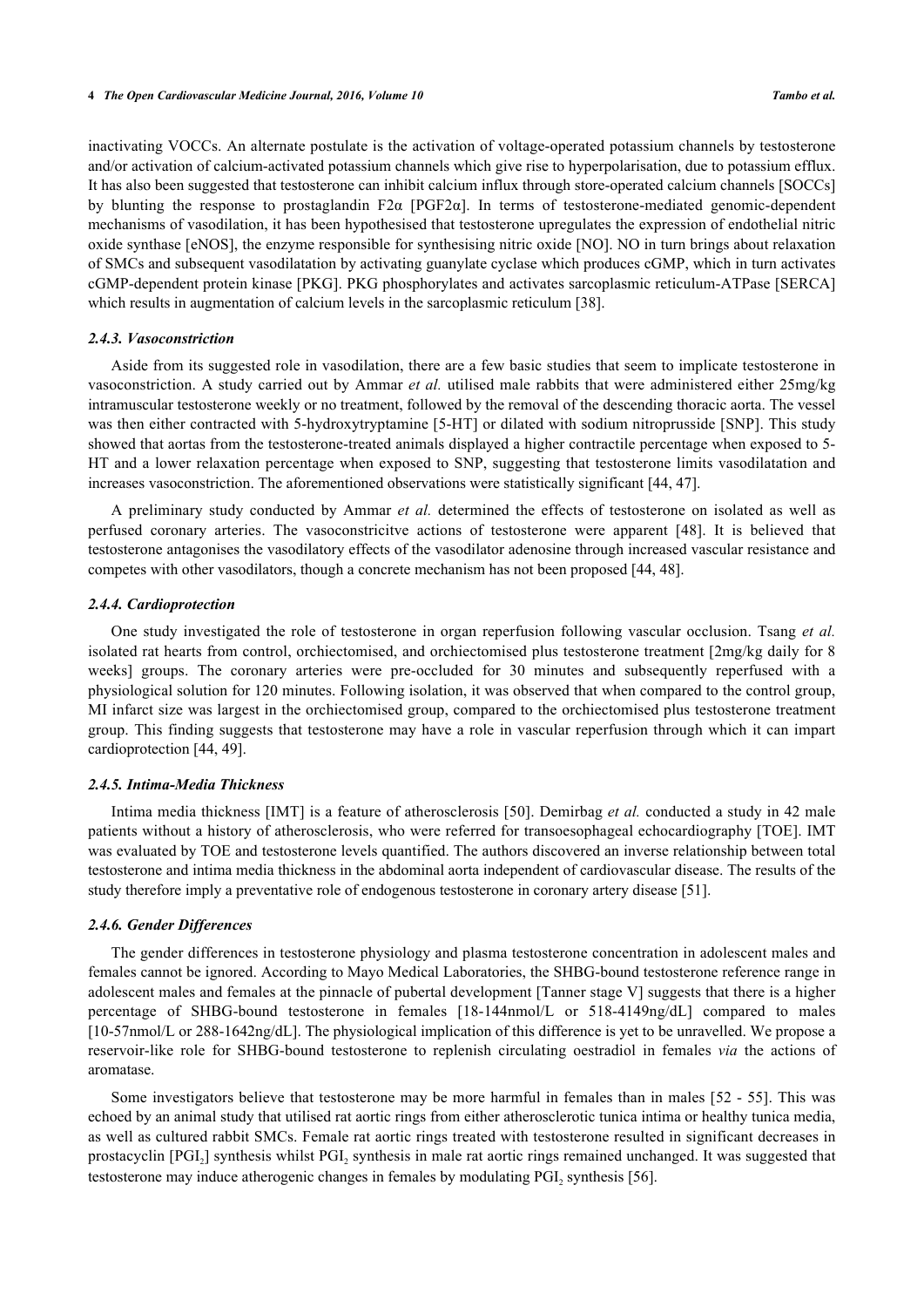The beneficial effects of testosterone in males were also highlighted in another study where a group of testicular feminised mice [Tfm] and littermates were fed a cholesterol-rich diet for 28 weeks. They were then treated with exogenous testosterone alone, exogenous testosterone plus the oestrogen receptor α-antagonist fulvestrant, and exogenous testosterone plus the aromatase inhibitor anastrazole. It was found that exogenous testosterone replacement inhibited fatty streak formation in Tfm mice independent of the androgen receptor. Moreover, it was suggested that the observed HDL-C increment may have been attributed to the conversion of testosterone to 17β-estradiol [[57\]](#page-8-12).

It is also important to consider how testosterone can potentiate the effects of CVD risk factors such as obesity in males. It was found that obese men had lower levels of total and free testosterone, as well as SHGB-bound testosterone, possibly due to upregulated aromatase activity which converts testosterone to oestradiol [[58\]](#page-8-13). These individuals were concluded to be at a greater risk of developing CVD and impotency when compared to the control population [\[58\]](#page-8-13). Since the SHBG-bound testosterone levels were low, one may argue that increasing levels of SHBG-bound testosterone and concomitantly inhibiting aromatase may increase the circulating levels of free testosterone due to 'testosterone unloading', which may help to reduce the risk of impotency and CVD. Therefore, comparing testosterone physiology in males and females may help elucidate further mechanisms by which testosterone exerts its effects, as well emphasizing the sex-specific pathophysiological mechanisms that implicate testosterone in CVD.

#### **CONCLUSION**

The scientific consensus from animal studies is vasodilatation, as studies supporting a role for vasoconstriction are limited and conflicting. The reported differences may be attributed to study design. The testosterone concentration utilised differed from study to study, as well as vascular exposure time to testosterone. It is logical to propose that depending on whether exposure to testosterone is acute or chronic, vasoconstriction or vasodilatation may be elicited to maintain vasomotor tone and haemodynamic homeostasis. It is also worth stating that the animal studies were carried out in different species and therefore species-dependent responses may have contributed to the observed differences. More importantly, the limitation of basic science studies is that the animal physiology is not always representative of human physiology, and may thus pose problems when research is translated from 'bench to bedside'.

The beneficial effects of testosterone in certain scenarios have meant that efforts have been made to explore possible avenues of increasing circulating testosterone concentrations. It was shown that endogenous insulin can help to increase testosterone synthesis and inhibit testosterone binding to SHBG, thereby decreasing concentrations of SHBG-bound testosterone and increasing free circulating testosterone [[59](#page-8-14)]. Nevertheless, one has to consider the long-term effects of chronic insulin administration in non-diabetics as well as the issue of compliance, since insulin can only be administered intravenously due to risk of digestion. Furthermore, the study is limited due to a small study population size.

There are unanswered questions on whether or not men over the age of 50 with coronary artery disease should also be screened for hypogonadism. The difficulty lies in the fact that the role of hypotestosteronaemia in CVD whether causal or consequential, has not been established. If indeed a causal relationship exists then chronic low dose TRT may prove beneficial in clinical trials as this may improve cardiovascular outcome. It is also important to mention that no uniform definition exists for hypogonadism and thus different investigators define it differently in terms of the reference range. Introducing some standardization and consistency to androgen reference ranges that define hypogonadism and hypotestosteronaemia will help to shed light in terms of study design and targeting the right population for investigation and treatment [\[60](#page-8-15) - [62\]](#page-9-0).

All in all, there is emerging evidence to support the hypothesis that low testosterone levels predict a poor cardiovascular risk profile. Historically considered in the realms of reproductive biology and puberty, it is now clear that the roles of testosterone extend beyond that anticipated. Although we are still far from unmasking the roles and mechanisms of testosterone in the cardiac vasculature, one thing remains certain; that the future is bright. Testosterone holds great promise; possibly the hormone that will revolutionise the field of cardiovascular physiology.

#### **CONFLICT OF INTEREST**

The authors confirm that this article content has no conflict of interest.

#### **ACKNOWLEDGEMENTS**

Declared none.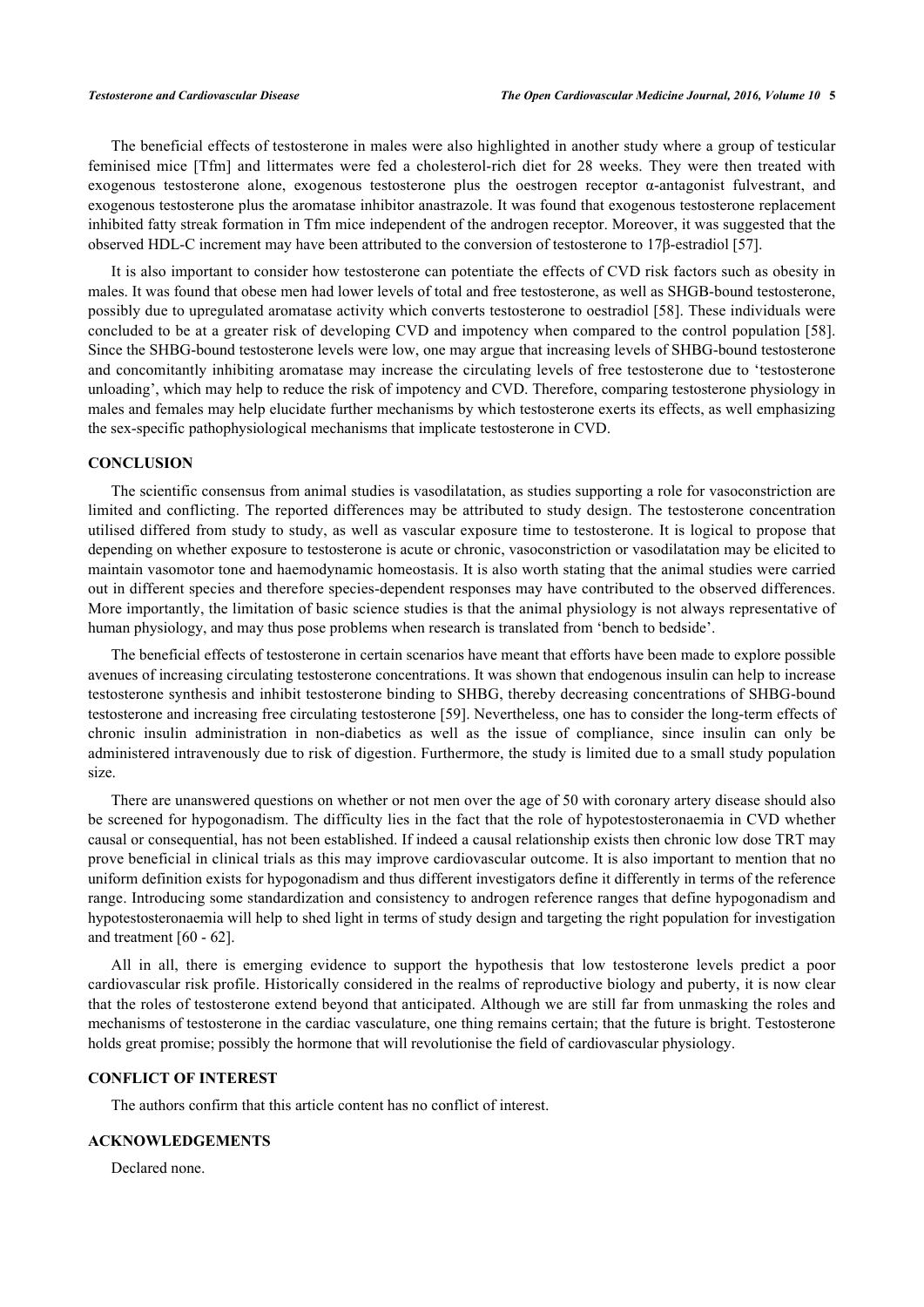## **LIST OF ABBREVIATIONS**

| 5-HT          | =   | 5-hydroxytryptamine                        |
|---------------|-----|--------------------------------------------|
| 5α-DHT        |     | $5\alpha$ -dihydrotestosterone             |
| ACS           | $=$ | Acute Coronary Syndromes                   |
| ACTH          | $=$ | Adrenocorticotrophin hormone               |
| AR            | $=$ | Androgen receptor                          |
| AS            | $=$ | Androstenedione                            |
| CAD           |     | Coronary artery disease                    |
| cGMP          | =   | cyclic-Guanosine Monophosphate             |
| CHD           | $=$ | Coronary heart disease                     |
| <b>CVD</b>    | $=$ | Cardiovascular disease                     |
| <b>DHEA-S</b> | $=$ | Dehydroepiandrosterone sulphate            |
| eNOS          |     | Endothelial nitric oxide synthase          |
| GIT           | $=$ | Gastrointestinal tract                     |
| GnRH          | $=$ | Gonadotrophin-releasing hormone            |
| $HDL-C$       |     | High density lipoprotein-cholesterol       |
| <b>HPA</b>    | $=$ | Hypothalamic-pituitary-adrenal axis        |
| HPG           |     | Hypothalamic-pituitary-gonadal             |
| <b>IMT</b>    |     | Intima media thickness                     |
| KCs           |     | Potassium Channels                         |
| KHB           | $=$ | Kreb-Henseleit Bicarbonate                 |
| <b>LAD</b>    | $=$ | Left anterior descending coronary arteries |
| LH            |     | Luteinising hormone                        |
| <b>L-NAME</b> | $=$ | N-nitro-L-arginine methyl ester            |
| МĪ            |     | Infarction                                 |
| <b>NHS</b>    | $=$ | National Health Service                    |
| NO            | $=$ | Nitric oxide                               |
| <b>NOS</b>    |     | Nitric oxide synthase                      |
| OxLDL         | =   | Oxidised Low Density Lipoprotein           |
| PGF2a         |     | Prostaglandin $F2\alpha$                   |
| <b>RHD</b>    | $=$ | Rheumatic heart disease                    |
| <b>SERCA</b>  | $=$ | Sacroplasmic reticulum-ATPase              |
| <b>SHBG</b>   | $=$ | Sex Hormone Binding Globulin               |
| <b>SMCs</b>   | $=$ | Smooth muscle cells                        |
| <b>SNP</b>    |     | Sodium nitroprusside                       |
| <b>SOCCs</b>  |     | Store-operated calcium channels            |
| TOE           | $=$ | Transoesophageal echocardiography          |
| <b>TRT</b>    | $=$ | <b>Testosterone Replacement Therapy</b>    |
| <b>VOCCs</b>  | =   | Voltage-gated calcium channels             |
| WHO           | $=$ | World Health Organisation                  |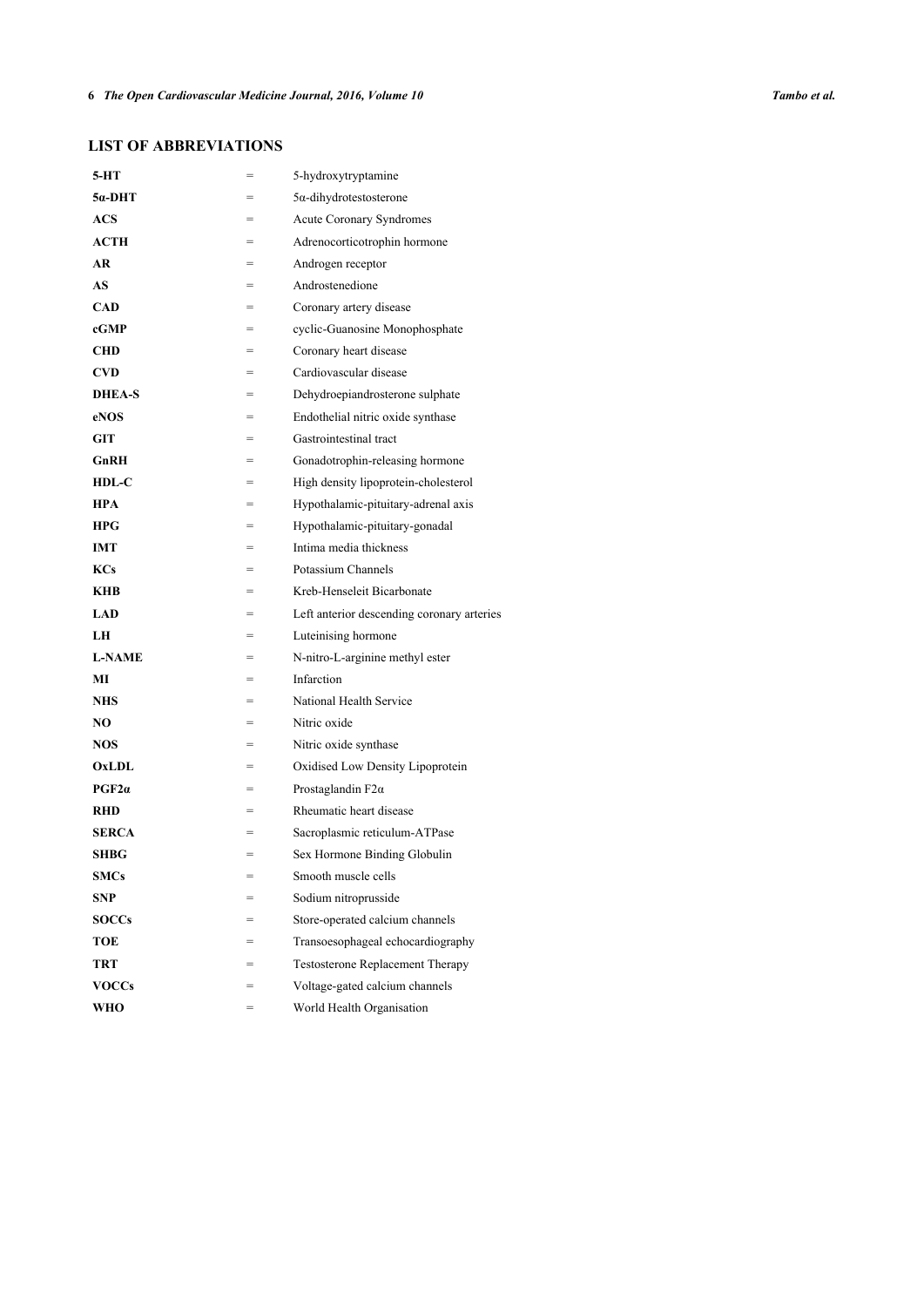### **REFERENCES**

- <span id="page-6-0"></span>[1] World Health Organization (WHO). Global status report on noncommunicable diseases 2014. 2014; 1-302. Available at: http://www.who.int/nmh/publications/ncd-status-report-2014/en/
- <span id="page-6-1"></span>[2] Celermajer DS, Ayer JG, Childhood risk factors for adult cardiovascular disease and primary prevention in childhood. Heart 2006: 92(11): 1701-6.

[\[http://dx.doi.org/10.1136/hrt.2005.081760\]](http://dx.doi.org/10.1136/hrt.2005.081760) [PMID: [17041125](http://www.ncbi.nlm.nih.gov/pubmed/17041125)]

- <span id="page-6-2"></span>[3] Fairweather D, Petri MA, Coronado MJ, Cooper LT. Autoimmune heart disease: role of sex hormones and autoantibodies in disease pathogenesis. Expert Rev Clin Immunol 2012; 8(3): 269-84. [\[http://dx.doi.org/10.1586/eci.12.10](http://dx.doi.org/10.1586/eci.12.10)] [PMID: [22390491\]](http://www.ncbi.nlm.nih.gov/pubmed/22390491)
- <span id="page-6-3"></span>[4] Oskui PM, French WJ, Herring MJ, Mayeda GS, Burstein S, Kloner RA. Testosterone and the cardiovascular system: a comprehensive review of the clinical literature. J Am Heart Assoc 2013; 2(6): e000272. [\[http://dx.doi.org/10.1161/JAHA.113.000272](http://dx.doi.org/10.1161/JAHA.113.000272)] [PMID: [24242682\]](http://www.ncbi.nlm.nih.gov/pubmed/24242682)
- <span id="page-6-4"></span>[5] Nakashima Y, Wight TN, Sueishi K. Early atherosclerosis in humans: role of diffuse intimal thickening and extracellular matrix proteoglycans. Cardiovasc Res 2008; 79(1): 14-23. [\[http://dx.doi.org/10.1093/cvr/cvn099\]](http://dx.doi.org/10.1093/cvr/cvn099) [PMID: [18430750](http://www.ncbi.nlm.nih.gov/pubmed/18430750)]
- <span id="page-6-5"></span>[6] Williams KJ, Tabas I. The response-to-retention hypothesis of atherogenesis reinforced. Curr Opin Lipidol 1998; 9(5): 471-4. [\[http://dx.doi.org/10.1097/00041433-199810000-00012](http://dx.doi.org/10.1097/00041433-199810000-00012)] [PMID: [9812202\]](http://www.ncbi.nlm.nih.gov/pubmed/9812202)
- <span id="page-6-6"></span>[7] Hevonoja T, Pentikäinen MO, Hyvönen MT, Kovanen PT, Ala-Korpela M. Structure of low density lipoprotein (LDL) particles: basis for understanding molecular changes in modified LDL. Biochim Biophys Acta 2000; 1488(3): 189-210. [\[http://dx.doi.org/10.1016/S1388-1981\(00\)00123-2\]](http://dx.doi.org/10.1016/S1388-1981(00)00123-2) [PMID: [11082530](http://www.ncbi.nlm.nih.gov/pubmed/11082530)]
- <span id="page-6-7"></span>[8] Samson S, Mundkur L, Kakkar VV. Immune response to lipoproteins in atherosclerosis. Cholesterol 2012; 2012: 571846 [\[http://dx.doi.org/10.1155/2012/571846](http://dx.doi.org/10.1155/2012/571846)]
- <span id="page-6-8"></span>[9] Farb A, Burke AP, Tang AL, *et al.* Coronary plaque erosion without rupture into a lipid core. A frequent cause of coronary thrombosis in sudden coronary death. Circulation 1996; 93(7): 1354-63. [\[http://dx.doi.org/10.1161/01.CIR.93.7.1354](http://dx.doi.org/10.1161/01.CIR.93.7.1354)] [PMID: [8641024\]](http://www.ncbi.nlm.nih.gov/pubmed/8641024)
- <span id="page-6-9"></span>[10] Moreno PR, Falk E, Palacios IF, Newell JB, Fuster V, Fallon JT. Macrophage infiltration in acute coronary syndromes. Implications for plaque rupture. Circulation 1994; 90(2): 775-8. [\[http://dx.doi.org/10.1161/01.CIR.90.2.775](http://dx.doi.org/10.1161/01.CIR.90.2.775)] [PMID: [8044947\]](http://www.ncbi.nlm.nih.gov/pubmed/8044947)
- <span id="page-6-10"></span>[11] Hansson GK. Inflammation, atherosclerosis, and coronary artery disease. N Engl J Med 2005; 352(16): 1685-95. [\[http://dx.doi.org/10.1056/NEJMra043430\]](http://dx.doi.org/10.1056/NEJMra043430) [PMID: [15843671](http://www.ncbi.nlm.nih.gov/pubmed/15843671)]
- <span id="page-6-11"></span>[12] Mendis S, Thygesen K, Kuulasmaa K, *et al.* World Health Organization definition of myocardial infarction: 2008-09 revision. Int J Epidemiol 2011; 40(1): 139-46. [\[http://dx.doi.org/10.1093/ije/dyq165](http://dx.doi.org/10.1093/ije/dyq165)] [PMID: [20926369\]](http://www.ncbi.nlm.nih.gov/pubmed/20926369)
- <span id="page-6-12"></span>[13] Townsend N, Wickramasinghe K, Bhatnagar P, *et al.* Coronary heart disease statistics. London, England: British Heart Foundation 2012.
- <span id="page-6-13"></span>[14] Hou JW, Collins DC, Schleicher RL. Sources of cholesterol for testosterone biosynthesis in murine Leydig cells. Endocrinology 1990; 127(5): 2047-55. [\[http://dx.doi.org/10.1210/endo-127-5-2047](http://dx.doi.org/10.1210/endo-127-5-2047)] [PMID: [2226298\]](http://www.ncbi.nlm.nih.gov/pubmed/2226298)
- <span id="page-6-14"></span>[15] Zouboulis CC, Degitz K. Androgen action on human skin -- from basic research to clinical significance. Exp Dermatol 2004; 13(Suppl. 4): 5-10. [\[http://dx.doi.org/10.1111/j.1600-0625.2004.00255.x\]](http://dx.doi.org/10.1111/j.1600-0625.2004.00255.x) [PMID: [15507105](http://www.ncbi.nlm.nih.gov/pubmed/15507105)]
- <span id="page-6-15"></span>[16] Xing Y, Edwards MA, Ahlem C, *et al.* The effects of ACTH on steroid metabolomic profiles in human adrenal cells. J Endocrinol 2011; 209(3): 327-35. [\[http://dx.doi.org/10.1530/JOE-10-0493\]](http://dx.doi.org/10.1530/JOE-10-0493) [PMID: [21429963](http://www.ncbi.nlm.nih.gov/pubmed/21429963)]
- <span id="page-6-16"></span>[17] Finkelstein JS, Yu EW, Burnett-Bowie SA. Gonadal steroids and body composition, strength, and sexual function in men. N Engl J Med 2013; 369(25): 2457. [PMID: [24350954\]](http://www.ncbi.nlm.nih.gov/pubmed/24350954)
- <span id="page-6-17"></span>[18] Young JM, McNeilly AS. Theca: the forgotten cell of the ovarian follicle. Reproduction 2010; 140(4): 489-504. [\[http://dx.doi.org/10.1530/REP-10-0094\]](http://dx.doi.org/10.1530/REP-10-0094) [PMID: [20628033](http://www.ncbi.nlm.nih.gov/pubmed/20628033)]
- <span id="page-6-18"></span>[19] Jin JM, Yang WX. Molecular regulation of hypothalamus-pituitary-gonads axis in males. Gene 2014; 551(1): 15-25. [\[http://dx.doi.org/10.1016/j.gene.2014.08.048](http://dx.doi.org/10.1016/j.gene.2014.08.048)] [PMID: [25168889\]](http://www.ncbi.nlm.nih.gov/pubmed/25168889)
- <span id="page-6-19"></span>[20] Keenan DM, Veldhuis JD. Divergent gonadotropin-gonadal dose-responsive coupling in healthy young and aging men. Am J Physiol Regul Integr Comp Physiol 2004; 286(2): R381-9. [\[http://dx.doi.org/10.1152/ajpregu.00376.2003\]](http://dx.doi.org/10.1152/ajpregu.00376.2003) [PMID: [14592930](http://www.ncbi.nlm.nih.gov/pubmed/14592930)]
- <span id="page-6-20"></span>[21] Veldhuis JD, Keenan DM, Liu PY, Iranmanesh A, Takahashi PY, Nehra AX. The aging male hypothalamic-pituitary-gonadal axis: pulsatility and feedback. Mol Cell Endocrinol 2009; 299(1): 14-22. [\[http://dx.doi.org/10.1016/j.mce.2008.09.005](http://dx.doi.org/10.1016/j.mce.2008.09.005)] [PMID: [18838102\]](http://www.ncbi.nlm.nih.gov/pubmed/18838102)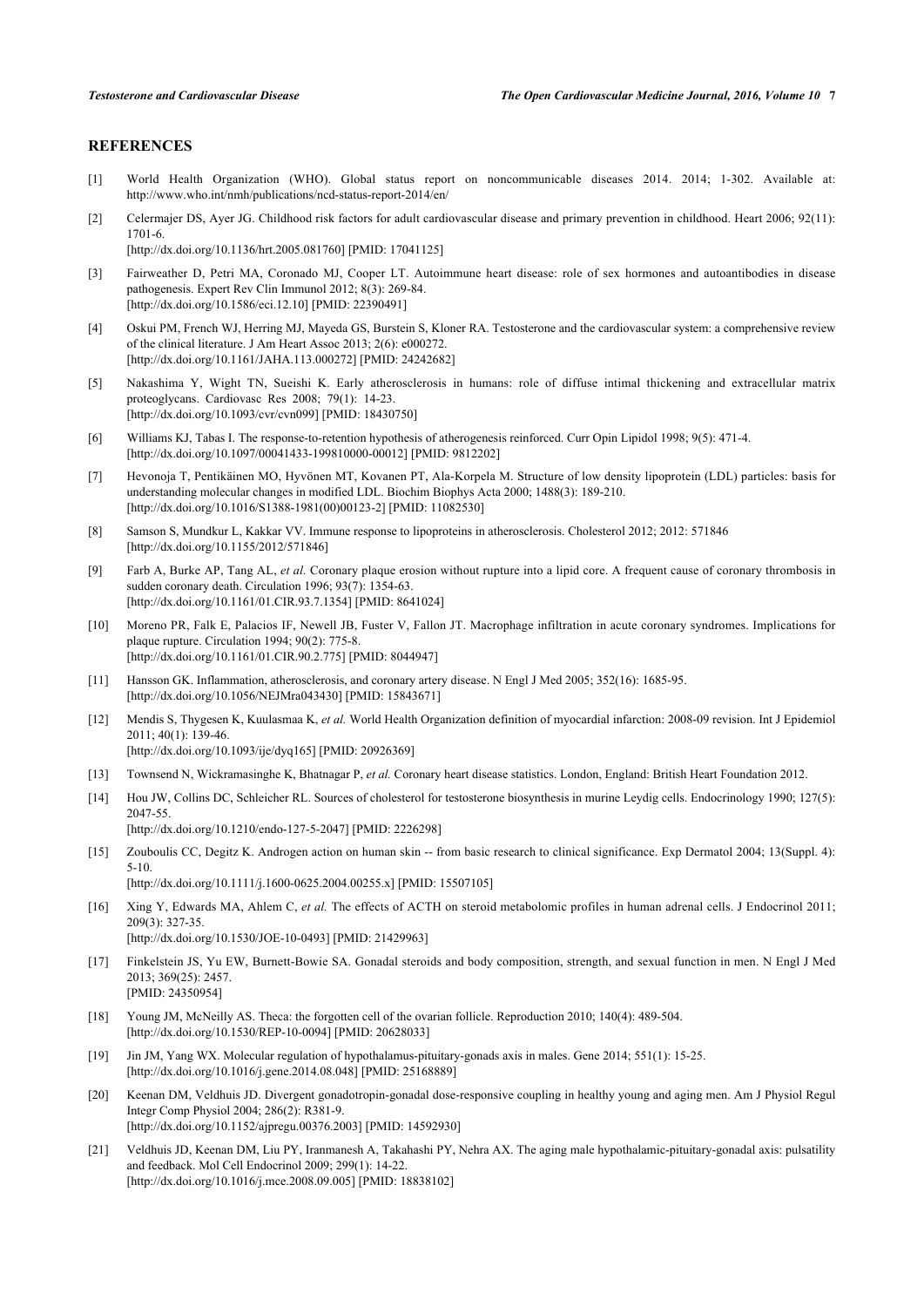- <span id="page-7-0"></span>[22] Pasquali R. The hypothalamic-pituitary-adrenal axis and sex hormones in chronic stress and obesity: pathophysiological and clinical aspects. Ann N Y Acad Sci 2012; 1264: 20-35. [\[http://dx.doi.org/10.1111/j.1749-6632.2012.06569.x\]](http://dx.doi.org/10.1111/j.1749-6632.2012.06569.x) [PMID: [22612409](http://www.ncbi.nlm.nih.gov/pubmed/22612409)]
- <span id="page-7-1"></span>[23] Matsumoto T, Sakari M, Okada M, *et al.* The androgen receptor in health and disease. Annu Rev Physiol 2013; 75: 201-24. [\[http://dx.doi.org/10.1146/annurev-physiol-030212-183656](http://dx.doi.org/10.1146/annurev-physiol-030212-183656)] [PMID: [23157556\]](http://www.ncbi.nlm.nih.gov/pubmed/23157556)
- <span id="page-7-2"></span>[24] Bain J. Testosterone and the aging male: to treat or not to treat? Maturitas 2010; 66(1): 16-22. [\[http://dx.doi.org/10.1016/j.maturitas.2010.01.009\]](http://dx.doi.org/10.1016/j.maturitas.2010.01.009) [PMID: [20153946](http://www.ncbi.nlm.nih.gov/pubmed/20153946)]
- <span id="page-7-3"></span>[25] Sinha-Hikim I, Cornford M, Gaytan H, Lee ML, Bhasin S. Effects of testosterone supplementation on skeletal muscle fiber hypertrophy and satellite cells in community-dwelling older men. J Clin Endocrinol Metab 2006; 91(8): 3024-33. [\[http://dx.doi.org/10.1210/jc.2006-0357](http://dx.doi.org/10.1210/jc.2006-0357)] [PMID: [16705073\]](http://www.ncbi.nlm.nih.gov/pubmed/16705073)
- <span id="page-7-4"></span>[26] Tivesten A, Movérare-Skrtic S, Chagin A, *et al.* Additive protective effects of estrogen and androgen treatment on trabecular bone in ovariectomized rats. J Bone Miner Res 2004; 19(11): 1833-9. [\[http://dx.doi.org/10.1359/JBMR.040819\]](http://dx.doi.org/10.1359/JBMR.040819) [PMID: [15476584](http://www.ncbi.nlm.nih.gov/pubmed/15476584)]
- <span id="page-7-5"></span>[27] Davey RA, Morris HA. Effects of estradiol and dihydrotestosterone on osteoblast gene expression in osteopenic ovariectomized rats. J Bone Miner Metab 2005; 23(3): 212-8. [\[http://dx.doi.org/10.1007/s00774-004-0586-z](http://dx.doi.org/10.1007/s00774-004-0586-z)] [PMID: [15838623](http://www.ncbi.nlm.nih.gov/pubmed/15838623)]
- <span id="page-7-6"></span>[28] Ferrucci L, Maggio M, Bandinelli S, *et al.* Low testosterone levels and the risk of anemia in older men and women. Arch Intern Med 2006; 166(13): 1380-8. [\[http://dx.doi.org/10.1001/archinte.166.13.1380\]](http://dx.doi.org/10.1001/archinte.166.13.1380) [PMID: [16832003](http://www.ncbi.nlm.nih.gov/pubmed/16832003)]
- <span id="page-7-7"></span>[29] Calof OM, Singh AB, Lee ML, *et al.* Adverse events associated with testosterone replacement in middle-aged and older men: a meta-analysis of randomized, placebo-controlled trials. J Gerontol A Biol Sci Med Sci 2005; 60(11): 1451-7. [\[http://dx.doi.org/10.1093/gerona/60.11.1451\]](http://dx.doi.org/10.1093/gerona/60.11.1451) [PMID: [16339333](http://www.ncbi.nlm.nih.gov/pubmed/16339333)]
- <span id="page-7-8"></span>[30] Pope HG Jr, Cohane GH, Kanayama G, Siegel AJ, Hudson JI. Testosterone gel supplementation for men with refractory depression: a randomized, placebo-controlled trial. Am J Psychiatry 2003; 160(1): 105-11. [\[http://dx.doi.org/10.1176/appi.ajp.160.1.105](http://dx.doi.org/10.1176/appi.ajp.160.1.105)] [PMID: [12505808\]](http://www.ncbi.nlm.nih.gov/pubmed/12505808)
- <span id="page-7-9"></span>[31] Azad N, Pitale S, Barnes WE, Friedman N. Testosterone treatment enhances regional brain perfusion in hypogonadal men. J Clin Endocrinol Metab 2003; 88(7): 3064-8. [\[http://dx.doi.org/10.1210/jc.2002-020632](http://dx.doi.org/10.1210/jc.2002-020632)] [PMID: [12843144\]](http://www.ncbi.nlm.nih.gov/pubmed/12843144)
- <span id="page-7-10"></span>[32] Bhasin S, Cunningham GR, Hayes FJ, *et al.* Testosterone therapy in men with androgen deficiency syndromes: an Endocrine Society clinical practice guideline. J Clin Endocrinol Metab 2010; 95(6): 2536-59. [\[http://dx.doi.org/10.1210/jc.2009-2354](http://dx.doi.org/10.1210/jc.2009-2354)] [PMID: [20525905\]](http://www.ncbi.nlm.nih.gov/pubmed/20525905)
- <span id="page-7-11"></span>[33] Traish AM, Miner MM, Morgentaler A, Zitzmann M. Testosterone deficiency. Am J Med 2011; 124(7): 578-87. [\[http://dx.doi.org/10.1016/j.amjmed.2010.12.027\]](http://dx.doi.org/10.1016/j.amjmed.2010.12.027) [PMID: [21683825](http://www.ncbi.nlm.nih.gov/pubmed/21683825)]
- <span id="page-7-12"></span>[34] Haring R, Völzke H, Steveling A, *et al.* Low serum testosterone levels are associated with increased risk of mortality in a population-based cohort of men aged 20-79. Eur Heart J 2010; 31(12): 1494-501. [\[http://dx.doi.org/10.1093/eurheartj/ehq009](http://dx.doi.org/10.1093/eurheartj/ehq009)] [PMID: [20164245\]](http://www.ncbi.nlm.nih.gov/pubmed/20164245)
- <span id="page-7-16"></span>[35] Khaw KT, Dowsett M, Folkerd E, *et al.* Endogenous testosterone and mortality due to all causes, cardiovascular disease, and cancer in men: European prospective investigation into cancer in Norfolk (EPIC-Norfolk) Prospective Population Study. Circulation 2007; 116(23): 2694-701. [\[http://dx.doi.org/10.1161/CIRCULATIONAHA.107.719005](http://dx.doi.org/10.1161/CIRCULATIONAHA.107.719005)] [PMID: [18040028\]](http://www.ncbi.nlm.nih.gov/pubmed/18040028)
- <span id="page-7-13"></span>[36] Smith GD, Ben-Shlomo Y, Beswick A, Yarnell J, Lightman S, Elwood P. Cortisol, testosterone, and coronary heart disease: prospective evidence from the Caerphilly study. Circulation 2005; 112(3): 332-40. [\[http://dx.doi.org/10.1161/CIRCULATIONAHA.104.489088](http://dx.doi.org/10.1161/CIRCULATIONAHA.104.489088)] [PMID: [16009799\]](http://www.ncbi.nlm.nih.gov/pubmed/16009799)
- <span id="page-7-14"></span>[37] Araujo AB, O'Donnell AB, Brambilla DJ, *et al.* Prevalence and incidence of androgen deficiency in middle-aged and older men: estimates from the Massachusetts Male Aging Study. J Clin Endocrinol Metab 2004; 89(12): 5920-6. [\[http://dx.doi.org/10.1210/jc.2003-031719](http://dx.doi.org/10.1210/jc.2003-031719)] [PMID: [15579737\]](http://www.ncbi.nlm.nih.gov/pubmed/15579737)
- <span id="page-7-19"></span>[38] Kelly DM, Jones TH. Testosterone: a vascular hormone in health and disease. J Endocrinol 2013; 217(3): R47-71. [\[http://dx.doi.org/10.1530/JOE-12-0582\]](http://dx.doi.org/10.1530/JOE-12-0582) [PMID: [23549841](http://www.ncbi.nlm.nih.gov/pubmed/23549841)]
- <span id="page-7-15"></span>[39] Jones TH. Testosterone deficiency: a risk factor for cardiovascular disease? Trends Endocrinol Metab 2010; 21(8): 496-503. [\[http://dx.doi.org/10.1016/j.tem.2010.03.002](http://dx.doi.org/10.1016/j.tem.2010.03.002)] [PMID: [20381374\]](http://www.ncbi.nlm.nih.gov/pubmed/20381374)
- <span id="page-7-17"></span>[40] Arnlöv J, Pencina MJ, Amin S, *et al.* Endogenous sex hormones and cardiovascular disease incidence in men. Ann Intern Med 2006; 145(3): 176-84. [\[http://dx.doi.org/10.7326/0003-4819-145-3-200608010-00005](http://dx.doi.org/10.7326/0003-4819-145-3-200608010-00005)] [PMID: [16880459\]](http://www.ncbi.nlm.nih.gov/pubmed/16880459)
- <span id="page-7-18"></span>[41] English KM, Steeds RP, Jones TH, Diver MJ, Channer KS. Low-dose transdermal testosterone therapy improves angina threshold in men with chronic stable angina: A randomized, double-blind, placebo-controlled study. Circulation 2000; 102(16): 1906-11. [\[http://dx.doi.org/10.1161/01.CIR.102.16.1906](http://dx.doi.org/10.1161/01.CIR.102.16.1906)] [PMID: [11034937\]](http://www.ncbi.nlm.nih.gov/pubmed/11034937)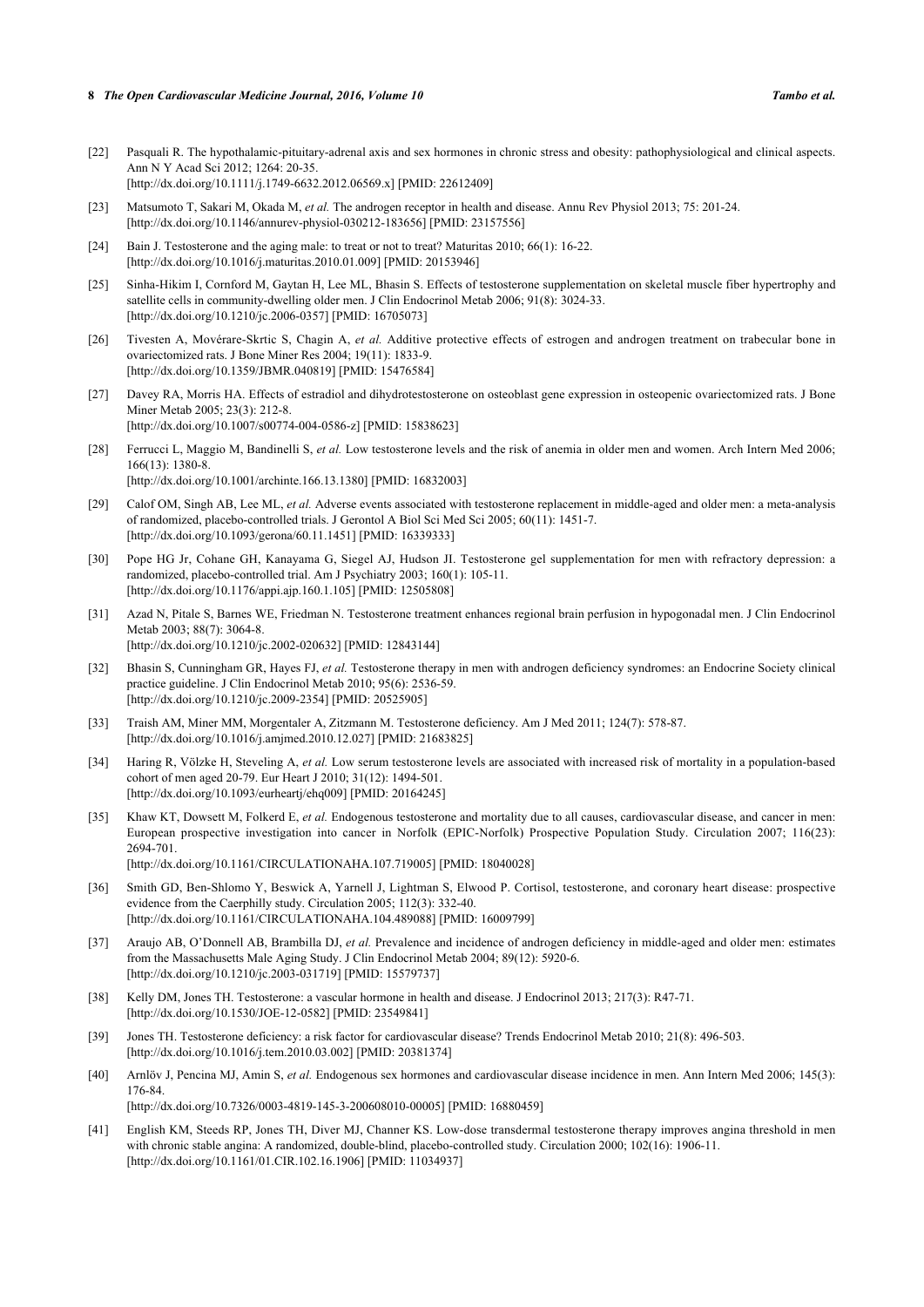- [42] Rosano GM, Leonardo F, Pagnotta P, *et al.* Acute anti-ischemic effect of testosterone in men with coronary artery disease. Circulation 1999; 99(13): 1666-70. [\[http://dx.doi.org/10.1161/01.CIR.99.13.1666](http://dx.doi.org/10.1161/01.CIR.99.13.1666)] [PMID: [10190874\]](http://www.ncbi.nlm.nih.gov/pubmed/10190874)
- <span id="page-8-0"></span>[43] Webb CM, Adamson DL, de Zeigler D, Collins P. Effect of acute testosterone on myocardial ischemia in men with coronary artery disease 1999; 83(3): 437-439, A9. [\[http://dx.doi.org/10.1016/S0002-9149\(98\)00880-7\]](http://dx.doi.org/10.1016/S0002-9149(98)00880-7)
- <span id="page-8-1"></span>[44] Herring MJ, Oskui PM, Hale SL, Kloner RA. Testosterone and the cardiovascular system: a comprehensive review of the basic science literature. J Am Heart Assoc 2013; 2(4): e000271. [\[http://dx.doi.org/10.1161/JAHA.113.000271](http://dx.doi.org/10.1161/JAHA.113.000271)] [PMID: [23842280\]](http://www.ncbi.nlm.nih.gov/pubmed/23842280)
- <span id="page-8-2"></span>[45] Deenadayalu VP, White RE, Stallone JN, Gao X, Garcia AJ. Testosterone relaxes coronary arteries by opening the large-conductance, calcium-activated potassium channel. Am J Physiol Heart Circ Physiol 2001; 281(4): H1720-7. [PMID: [11557563\]](http://www.ncbi.nlm.nih.gov/pubmed/11557563)
- <span id="page-8-3"></span>[46] Jones RD, English KM, Jones TH, Channer KS. Testosterone-induced coronary vasodilatation occurs *via* a non-genomic mechanism: evidence of a direct calcium antagonism action. Clin Sci 2004; 107(2): 149-58. [\[http://dx.doi.org/10.1042/CS20030386\]](http://dx.doi.org/10.1042/CS20030386) [PMID: [14992681](http://www.ncbi.nlm.nih.gov/pubmed/14992681)]
- <span id="page-8-4"></span>[47] Ammar EM, Said SA, Hassan MS. Enhanced vasoconstriction and reduced vasorelaxation induced by testosterone and nandrolone in hypercholesterolemic rabbits. Pharmacol Res 2004; 50(3): 253-9. [\[http://dx.doi.org/10.1016/j.phrs.2004.03.010\]](http://dx.doi.org/10.1016/j.phrs.2004.03.010) [PMID: [15225667](http://www.ncbi.nlm.nih.gov/pubmed/15225667)]
- <span id="page-8-5"></span>[48] Ceballos G, Figueroa L, Rubio I, *et al.* Acute and nongenomic effects of testosterone on isolated and perfused rat heart. J Cardiovasc Pharmacol 1999; 33(5): 691-7. [\[http://dx.doi.org/10.1097/00005344-199905000-00003](http://dx.doi.org/10.1097/00005344-199905000-00003)] [PMID: [10226854\]](http://www.ncbi.nlm.nih.gov/pubmed/10226854)
- <span id="page-8-6"></span>[49] Tsang S, Wu S, Liu J, Wong TM. Testosterone protects rat hearts against ischaemic insults by enhancing the effects of α(1)-adrenoceptor stimulation. Br J Pharmacol 2008; 153(4): 693-709. [\[http://dx.doi.org/10.1038/sj.bjp.0707624](http://dx.doi.org/10.1038/sj.bjp.0707624)] [PMID: [18157169\]](http://www.ncbi.nlm.nih.gov/pubmed/18157169)
- <span id="page-8-7"></span>[50] Crouse JR III, Craven TE, Hagaman AP, Bond MG. Association of coronary disease with segment-specific intimal-medial thickening of the extracranial carotid artery. Circulation 1995; 92(5): 1141-7. [\[http://dx.doi.org/10.1161/01.CIR.92.5.1141](http://dx.doi.org/10.1161/01.CIR.92.5.1141)] [PMID: [7648658\]](http://www.ncbi.nlm.nih.gov/pubmed/7648658)
- <span id="page-8-8"></span>[51] Demirbag R, Yilmaz R, Ulucay A, Unlu D. The inverse relationship between thoracic aortic intima media thickness and testosterone level. Endocr Res 2005; 31(4): 335-44. [\[http://dx.doi.org/10.1080/07435800500449494\]](http://dx.doi.org/10.1080/07435800500449494) [PMID: [16433252](http://www.ncbi.nlm.nih.gov/pubmed/16433252)]
- <span id="page-8-9"></span>[52] Maturana MA, Breda V, Lhullier F, Spritzer PM. Relationship between endogenous testosterone and cardiovascular risk in early postmenopausal women. Metabolism 2008; 57(7): 961-5. [\[http://dx.doi.org/10.1016/j.metabol.2008.02.012\]](http://dx.doi.org/10.1016/j.metabol.2008.02.012) [PMID: [18555838](http://www.ncbi.nlm.nih.gov/pubmed/18555838)]
- [53] Patel SM, Ratcliffe SJ, Reilly MP, et al. Higher serum testosterone concentration in older women is associated with insulin resistance, metabolic syndrome, and cardiovascular disease. J Clin Endocrinol Metab 2009; 94(12): 4776-84. [\[http://dx.doi.org/10.1210/jc.2009-0740](http://dx.doi.org/10.1210/jc.2009-0740)] [PMID: [19846742\]](http://www.ncbi.nlm.nih.gov/pubmed/19846742)
- [54] Rohr UD. The impact of testosterone imbalance on depression and women's health. Maturitas 2002; 41(Suppl. 1): S25-46. [\[http://dx.doi.org/10.1016/S0378-5122\(02\)00013-0\]](http://dx.doi.org/10.1016/S0378-5122(02)00013-0) [PMID: [11955793](http://www.ncbi.nlm.nih.gov/pubmed/11955793)]
- <span id="page-8-10"></span>[55] Yasui T, Matsui S, Tani A, Kunimi K, Yamamoto S, Irahara M. Androgen in postmenopausal women. J Med Invest 2012; 59(1-2): 12-27. [\[http://dx.doi.org/10.2152/jmi.59.12](http://dx.doi.org/10.2152/jmi.59.12)] [PMID: [22449989](http://www.ncbi.nlm.nih.gov/pubmed/22449989)]
- <span id="page-8-11"></span>[56] Wakasugi M, Noguchi T, Kazama YI, Kanemaru Y, Onaya T. The effects of sex hormones on the synthesis of prostacyclin (PGI2) by vascular tissues. Prostaglandins 1989; 37(4): 401-10. [\[http://dx.doi.org/10.1016/0090-6980\(89\)90090-7](http://dx.doi.org/10.1016/0090-6980(89)90090-7)] [PMID: [2669031](http://www.ncbi.nlm.nih.gov/pubmed/2669031)]
- <span id="page-8-12"></span>[57] Nettleship JE, Jones TH, Channer KS, Jones RD. Physiological testosterone replacement therapy attenuates fatty streak formation and improves high-density lipoprotein cholesterol in the Tfm mouse: an effect that is independent of the classic androgen receptor. Circulation 2007; 116(21): 2427-34.
	- [\[http://dx.doi.org/10.1161/CIRCULATIONAHA.107.708768](http://dx.doi.org/10.1161/CIRCULATIONAHA.107.708768)] [PMID: [17984376\]](http://www.ncbi.nlm.nih.gov/pubmed/17984376)
- <span id="page-8-13"></span>[58] Wang C, Jackson G, Jones TH, *et al.* Low testosterone associated with obesity and the metabolic syndrome contributes to sexual dysfunction and cardiovascular disease risk in men with type 2 diabetes. Diabetes Care 2011; 34(7): 1669-75. [\[http://dx.doi.org/10.2337/dc10-2339](http://dx.doi.org/10.2337/dc10-2339)] [PMID: [21709300\]](http://www.ncbi.nlm.nih.gov/pubmed/21709300)
- <span id="page-8-14"></span>[59] Pasquali R, Casimirri F, De Iasio R, *et al.* Insulin regulates testosterone and sex hormone-binding globulin concentrations in adult normal weight and obese men. J Clin Endocrinol Metab 1995; 80(2): 654-8. [PMID: [7852532\]](http://www.ncbi.nlm.nih.gov/pubmed/7852532)
- <span id="page-8-15"></span>[60] Schrör K, Morinelli TA, Masuda A, Matsuda K, Mathur RS, Halushka PV. Testosterone treatment enhances thromboxane A2 mimetic induced coronary artery vasoconstriction in guinea pigs. Eur J Clin Invest 1994; 24(Suppl. 1): 50-2. [\[http://dx.doi.org/10.1111/j.1365-2362.1994.tb02428.x\]](http://dx.doi.org/10.1111/j.1365-2362.1994.tb02428.x) [PMID: [8013532](http://www.ncbi.nlm.nih.gov/pubmed/8013532)]
- [61] Shapiro J, Christiana J, Frishman WH. Testosterone and other anabolic steroids as cardiovascular drugs. Am J Ther 1999; 6(3): 167-74.